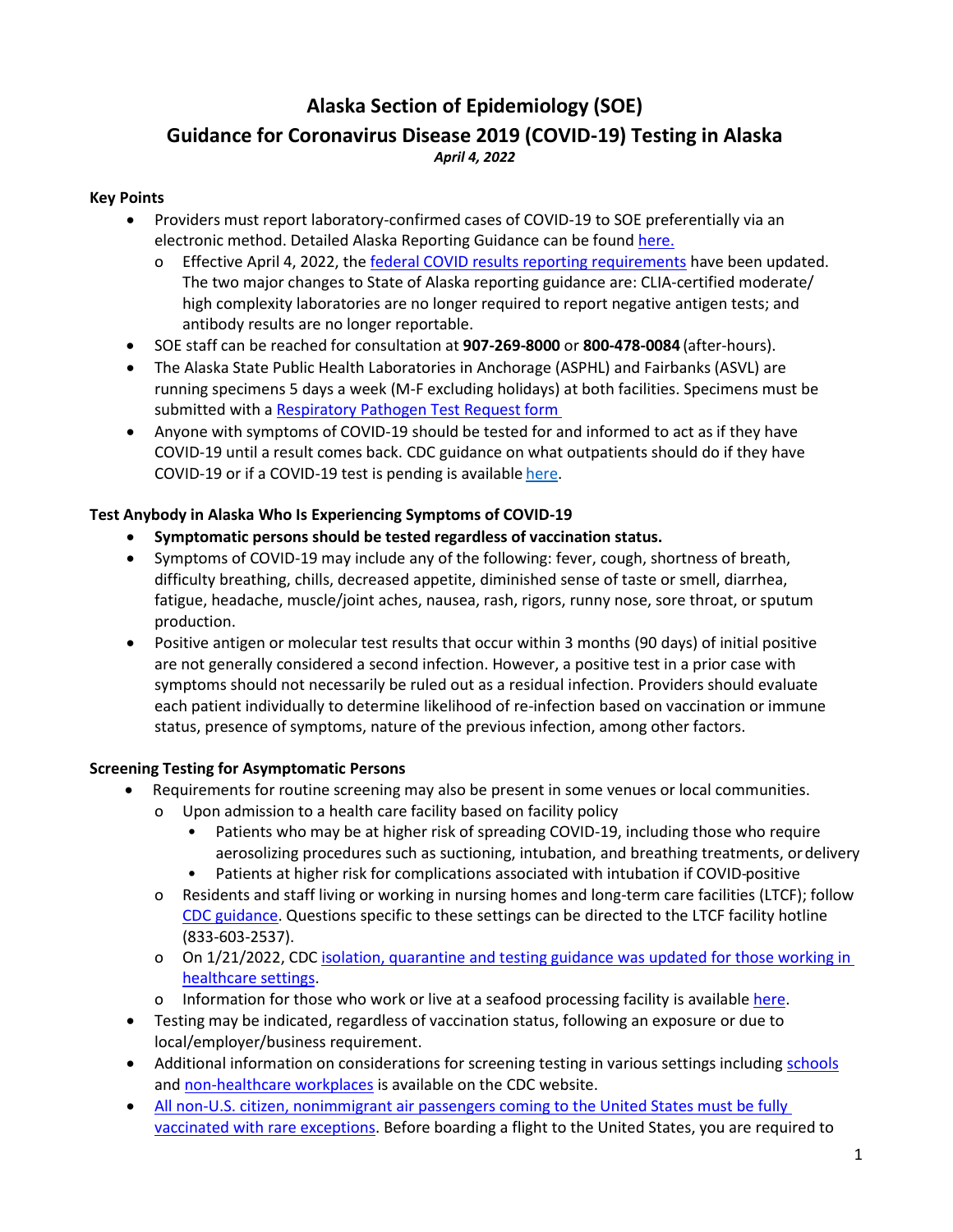show a negative COVID-19 test result taken no more than 1 day before travel or documentation of recovery from COVID-19 in the past 3 months. For more information, refer to[: International Travel](https://www.cdc.gov/coronavirus/2019-ncov/travelers/international-travel-during-covid19.html)  [During COVID-19 | CDC](https://www.cdc.gov/coronavirus/2019-ncov/travelers/international-travel-during-covid19.html)

• Travel testing requirements are highly variable and some are very specific. Please be familiar with and closely follow travel testing requirements.

## **[Quarantine Guidance for General Population](https://www.cdc.gov/coronavirus/2019-ncov/your-health/quarantine-isolation.html) (updated 03/30/2022)**

- This guidance does NOT apply to health care workers (see health care worker guidanc[e here\)](https://www.cdc.gov/coronavirus/2019-ncov/hcp/guidance-risk-assesment-hcp.html).
- Guidance and recommendations specific to K-12 school settings are available [here.](https://www.cdc.gov/coronavirus/2019-ncov/community/schools-childcare/k-12-guidance.html)
- This guidance does NOT apply to high-risk congregate settings, such as correctional facilities, homeless shelters, etc. In those venues, CDC recommends [a 10-day quarantine](https://www.cdc.gov/coronavirus/2019-ncov/your-health/quarantine-isolation.html#Quarantine in high-risk congregate settings) for residents, regardless of vaccination and booster status.
- This guidance also does NOT apply to long-term care facilities, nursing homes or daycare facilities.
- Local community leadership (e.g., city mayor or Incident Command) may decide to continue up to a 14-day quarantine for residents of their communities, based on local conditions and needs.

## **[Discontinuation of Isolation and Precautions](https://www.cdc.gov/coronavirus/2019-ncov/your-health/quarantine-isolation.html) (updated 03/30/2022)**

- This guidance does NOT apply to health care workers (see health care worker guidanc[e here\)](https://www.cdc.gov/coronavirus/2019-ncov/hcp/guidance-risk-assesment-hcp.html).
- Guidance and recommendations specific to K-12 school settings are available [here.](https://www.cdc.gov/coronavirus/2019-ncov/community/schools-childcare/k-12-guidance.html)
- This guidance does NOT apply to high-risk congregate settings, such as [correctional facilities,](https://www.cdc.gov/coronavirus/2019-ncov/community/correction-detention/index.html) [homeless shelters,](https://www.cdc.gov/coronavirus/2019-ncov/community/homeless-shelters/index.html) etc. In those venues, CDC recommends [a 10-day isolation](https://www.cdc.gov/coronavirus/2019-ncov/your-health/quarantine-isolation.html#Quarantine in high-risk congregate settings) for residents. During periods of critical staffing shortages, facilities may consider shortening the isolation period for staff to ensure continuity of operations. Decisions to shorten isolation in these settings should be made in consultation with state, local, tribal, or territorial health departments and should take into consideration the context and characteristics of the facility.
- This guidance also does NOT apply to long-term care facilities, nursing homes or daycare facilities.
- Asymptomatic persons may discontinue isolation if they have two subsequent negative molecular tests obtained at least 24 hours apart. If at any point clinically compatible symptoms develop, the patient should be placed into isolation and retested.

**Antigen Testing[: Figure. Algorithm for antigen testing.](https://www.cdc.gov/coronavirus/2019-ncov/lab/resources/antigen-tests-guidelines.html)**



# Figure 1. Antigen Test Algorithm for Community Settings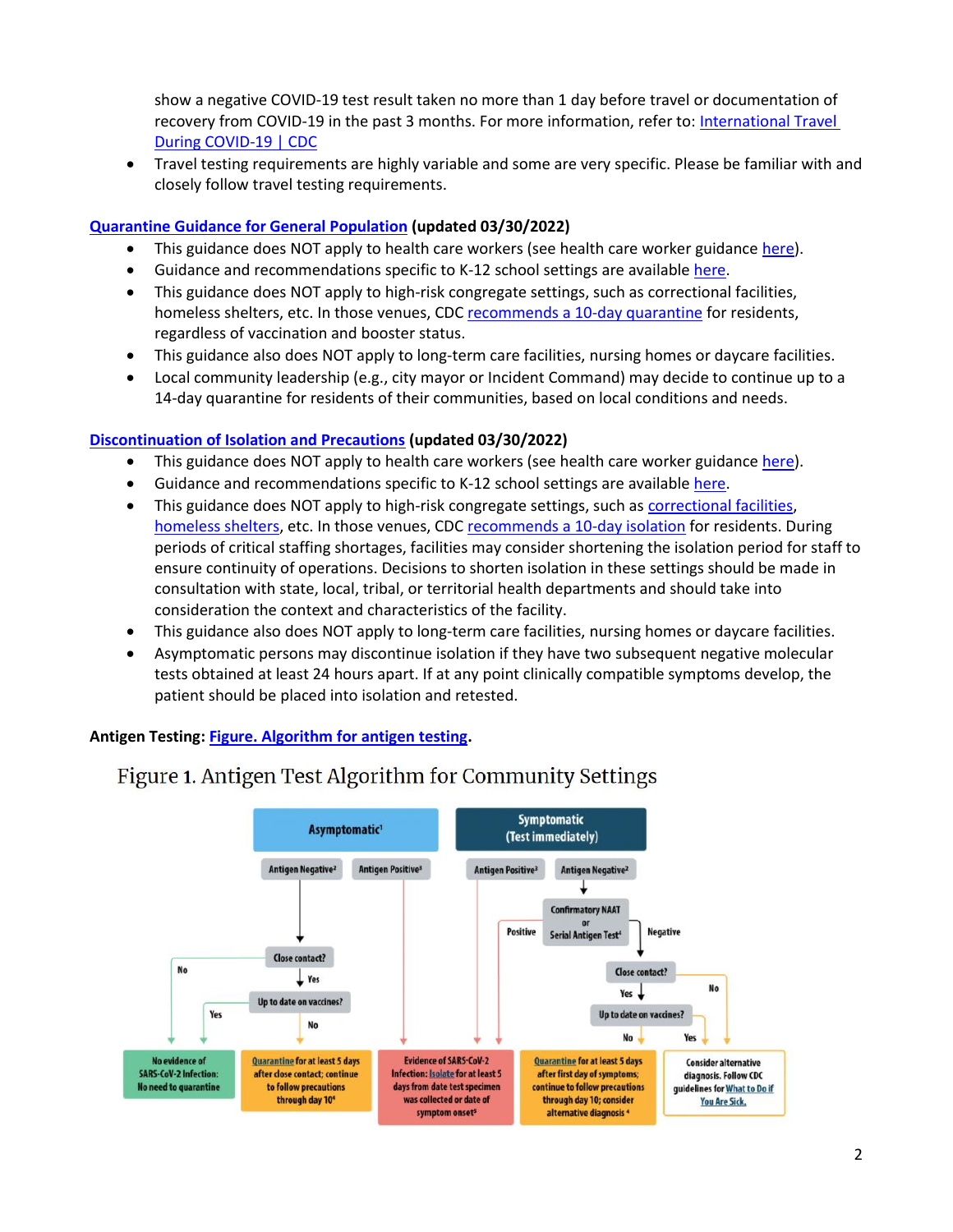#### *Technical Notes*

*1 If testing after a suspected exposure, test 5 days after last [close contact](https://www.cdc.gov/coronavirus/2019-ncov/php/contact-tracing/contact-tracing-plan/appendix.html#contact) with a person with COVID-19. For those who are traveling or have recently traveled, please refer to CDC's guidance for [domestic](https://www.cdc.gov/coronavirus/2019-ncov/travelers/travel-during-covid19.html) and [international](https://www.cdc.gov/coronavirus/2019-ncov/travelers/international-travel/index.html) travel during the COVID-19 pandemic. [Take precautions while traveling.](https://www.cdc.gov/coronavirus/2019-ncov/travelers/index.html#do-not-travel)*

*<sup>2</sup> Consider confirmatory testing with a NAAT or serial antigen testing for a negative antigen test result if the person has a higher likelihood of SARS-CoV-2 infection (e.g., in an area where the [COVID-19 Community Level](https://www.cdc.gov/coronavirus/2019-ncov/science/community-levels.html) is high or the person has had [close contact](https://www.cdc.gov/coronavirus/2019-ncov/php/contact-tracing/contact-tracing-plan/appendix.html#contact) with or suspected exposure to someone infected with SARS-CoV-2 ) or if the person has symptoms of COVID-19.*

*<sup>3</sup> A positive antigen test result generally does not require confirmatory testing; however, it could be considered when the person has a lower likelihood of infection (e.g., in an area where the COVID-19 [Community Level](https://www.cdc.gov/coronavirus/2019-ncov/science/community-levels.html) is low and no known [close contact](https://www.cdc.gov/coronavirus/2019-ncov/php/contact-tracing/contact-tracing-plan/appendix.html#contact) with someone infected with SARS-CoV-2).*

*<sup>4</sup> Confirmatory NAAT testing should take place as soon as possible after the antigen test, and not longer than 48 hours after the initial antigen testing. If the results are discordant, the confirmatory test result should be interpreted as definitive for the purposes of clinical diagnosis. If performing serial antigen testing, wait 24-48 hours between tests. See CDC's guidance on [Quarantine and Isolation.](https://www.cdc.gov/coronavirus/2019-ncov/your-health/quarantine-isolation.html)*

*5 See CDC's guidance on [treatments](https://www.cdc.gov/coronavirus/2019-ncov/your-health/treatments-for-severe-illness.html) for COVID-19, particularly if individual is at high-risk of severe disease from COVID-19. Also see CDC's guidance on [Quarantine and Isolation.](https://www.cdc.gov/coronavirus/2019-ncov/your-health/quarantine-isolation.html)*

- Tests that identify SARS-CoV-2 antigen are on the market and the FDA has issued emergency [use](https://www.fda.gov/medical-devices/coronavirus-disease-2019-covid-19-emergency-use-authorizations-medical-devices/vitro-diagnostics-euas) [authorizations](https://www.fda.gov/medical-devices/coronavirus-disease-2019-covid-19-emergency-use-authorizations-medical-devices/vitro-diagnostics-euas) for some of these tests.
- The main advantages of these tests are their rapid turn-around time and high specificity. The main disadvantage is lower sensitivity than molecular diagnostic tests.
- Facilities that perform testing must report antigen-positive cases of COVID-19 to SOE within 24 hours of obtaining results. Detailed Alaska Reporting Guidance can be foun[d here.](https://dhss.alaska.gov/dph/Epi/id/siteassets/pages/humanCOV/AKCOVIDReportingGuidance.pdf)
- Cases with positive results via antigen testing are classified as "probable" per the CSTE case [definition.](https://ndc.services.cdc.gov/case-definitions/coronavirus-disease-2019-2021)

#### **Specimen Type and Priority (based o[n CDC Guidance\)](https://www.cdc.gov/coronavirus/2019-ncov/lab/guidelines-clinical-specimens.html)**

- FDA guidance on swabs and specimen transport media is available [here.](https://www.fda.gov/medical-devices/emergency-situations-medical-devices/faqs-diagnostic-testing-sars-cov-2#troubleobtainingviraltransport)
- Please refer to the Table below to determine the appropriate swabs to use for testing.

| <b>Swab Type</b>                                                            | <b>NP</b> | <b>OP</b> | Mid-turbinate | <b>Nasal</b> |
|-----------------------------------------------------------------------------|-----------|-----------|---------------|--------------|
| Nasopharyngeal swab with tips made of<br>polyester, rayon, or flocked nylon | Yes       | Yes       | Yes           | Yes          |
| Flocked tapered swab                                                        | No        | No.       | Yes           | Yes          |
| Flocked or spun polyester swab                                              | No        | No        | Yes           | Yes          |
| 3D printed swabs                                                            | Yes       | Yes       | Yes           | Yes          |
| Cotton                                                                      | No        | No.       | No            | No           |
| Calcium alginate                                                            | No        | No.       | No            | No.          |
| Wood or metal (non-aluminum) shaft                                          | No.       | No.       | No            | No           |
| Aluminum shaft                                                              | Yes       | Yes       | Yes           | Yes          |

- All swabs should be placed in a transport tube containing either viral/universal transport medium, Amies transport medium, sterile RNase-free saline or phosphate buffered saline (PBS).
- NOTE: Swab samples for testing on the Abbott ID NOW instrument should be placed directly into the instrument for testing. They should not be placed in any other media as this can reduce the sensitivity of the test through dilution, which can potentially lead to false negative result.
- An NP collection guidance video is available [here. A](https://www.nejm.org/doi/full/10.1056/NEJMvcm2010260?query=RP) self-collection guidance video is available [here.](https://www.youtube.com/watch?v=vsQVxsQY3jc&feature=youtu.be)
- Testing may be performed on lower respiratory tract specimens, if available.
	- $\circ$  For patients who develop a productive cough, sputum should be collected and tested for SARS- CoV-2. The induction of sputum is not recommended.
	- $\circ$  When it is clinically indicated (e.g., those receiving invasive mechanical ventilation), a lower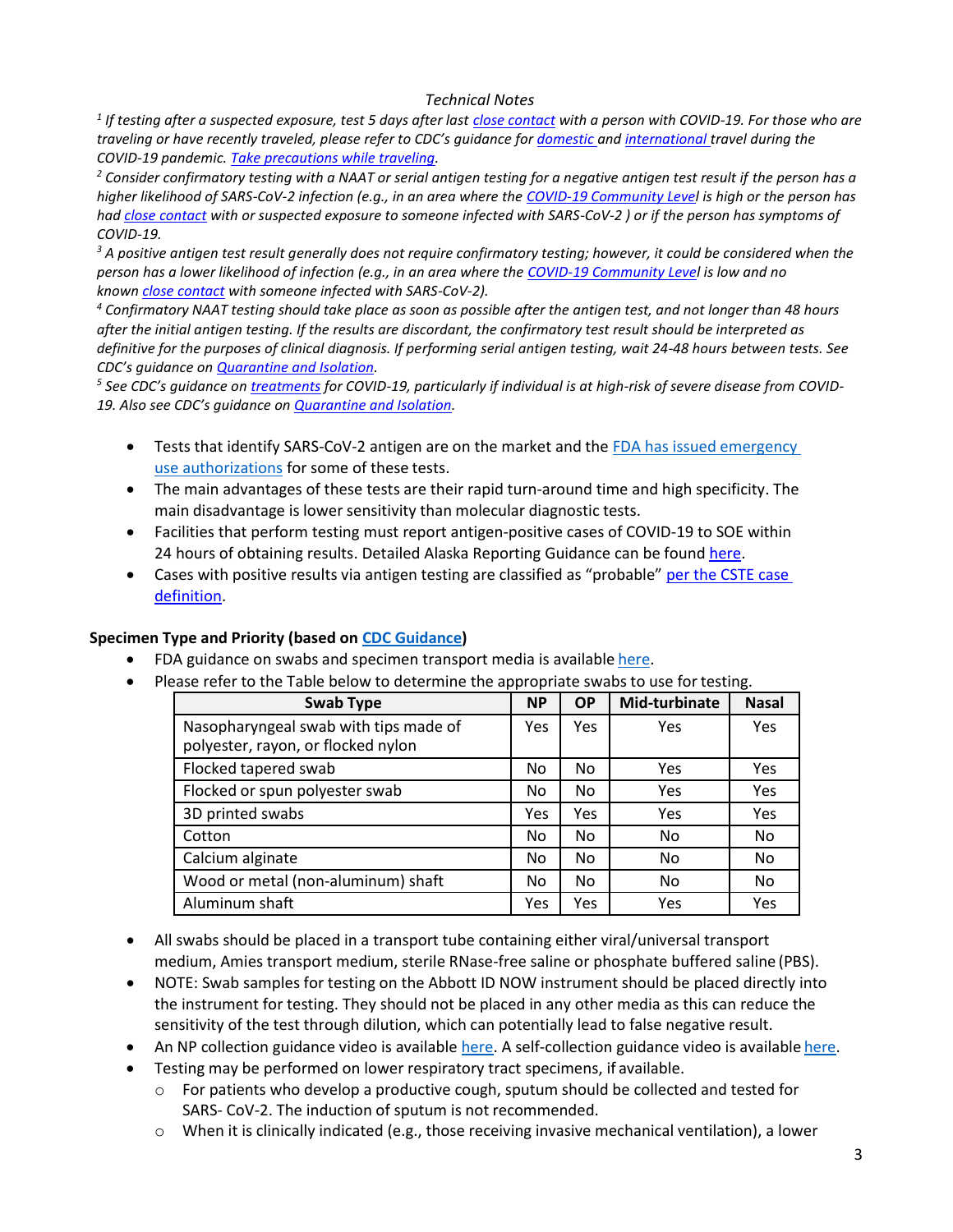respiratory tract aspirate or bronchoalveolar lavage sample should be collected and tested as a lower respiratory tract specimen.

• Maintain [proper infection control](https://www.cdc.gov/coronavirus/2019-ncov/hcp/infection-control-recommendations.html?CDC_AA_refVal=https%3A%2F%2Fwww.cdc.gov%2Fcoronavirus%2F2019-ncov%2Finfection-control%2Fcontrol-recommendations.html) when collecting specimens. See [Biosafety Guidelines for](https://www.cdc.gov/coronavirus/2019-nCoV/lab/lab-biosafety-guidelines.html)  [Handling and Processing Specimens f](https://www.cdc.gov/coronavirus/2019-nCoV/lab/lab-biosafety-guidelines.html)or handling and processing specimens from suspected case patients.

## **Sequencing and Variant Detection**

- Increasing as much as possible the proportion of SARS-CoV-2 infections that are sequenced will lead to a more complete understanding of the epidemiology of variants of concern in Alaska, as well as support additional epidemiologic investigations.
- All positive specimens collected in UTM/VTM or any Hologic Aptima Direct Load tubes should be submitted to ASVL for sequencing. Re-collection is not necessary; submit the remainder of the specimen.
	- $\circ$  If a facility has an alternative approach for sequencing its positive specimens (e.g., in-house sequencing capacity), please notify SOE so that processes can be established to link sequence data to epidemiological data.
- Specimens that are *not* collected in UTM/VTM or Hologic Aptima Direct Load tubes cannot be sequenced (this includes most specimens tested on rapid assays such as the Abbott ID NOW and Binax NOW). Specimen re-collection and submission in UTM/VTM for sequencing is recommended for all persons who test positive.
- Specimens sent within two weeks of collection are prioritized. It is not necessary to submit older specimens unless directed by the Section of Epidemiology.
- Send positive specimens as Category B samples to ASVL in Fairbanks, per [shipping instructions.](http://dhss.alaska.gov/dph/Labs/Documents/LaboratoryTests.pdf#page=23)
	- o ASVL can provide swabs and UTM/VTM to facilities.
	- $\circ$  Positive samples can be batched and submitted once per week keep frozen until shipping and send with ice packs around the samples in the package.
	- o For more information about sequencing SARS-CoV-2 in Alaska, click [here.](http://dhss.alaska.gov/dph/labs/documents/COVID_NGS_infographic.pdf)
	- $\circ$  For the most recent Alaska SARS-CoV-2 genomics results, please visit the genomics [dashboard.](https://akvariants.github.io/)

## **Serologic Testing**

- As of April 4, 2022, SARS-CoV-2 serologic test results are no longer reportable; Alaska Reporting Guidance can be found [here.](https://dhss.alaska.gov/dph/Epi/id/siteassets/pages/humanCOV/AKCOVIDReportingGuidance.pdf)
- Refer to the Infectious Diseases Society of America (IDSA) Guidelines on the Diagnosis of COVID-19 regarding serologic testing [here.](https://www.idsociety.org/practice-guideline/covid-19-guideline-serology/#Table1a) CDC's interim guidelines on antibody testing are [here.](https://www.cdc.gov/coronavirus/2019-ncov/lab/resources/antibody-tests-guidelines.html)
- Serological tests should not be used as an alternative to molecular or antigen tests for the diagnosis of COVID-19 in symptomatic patients. Regardless of their serologic results, symptomatic patients should be tested for COVID-19 via molecular or antigen methods.
	- o Interpreting positive serologic test results can be particularly difficult in persons who did not have a prior clinically compatible illness or a positive RT-PCR test for COVID-19. We do not yet have a good understanding of the specificity of the various serologic assays for COVID-19.
	- o Cross-reactivity with other circulating coronaviruses may lead to a false-positive result.
- Even if a person does have antibodies to SARS-CoV-2, whether these antibodies confer immunity is unknown. Therefore, IDSA recommends that antibody tests not be used to make decisions about whether personal protective equipment is needed.
- [CDC does not](https://www.cdc.gov/vaccines/covid-19/clinical-considerations/covid-19-vaccines-us.html?CDC_AA_refVal=https%3A%2F%2Fwww.cdc.gov%2Fvaccines%2Fcovid-19%2Finfo-by-product%2Fclinical-considerations.html) recommend antibody testing after vaccination. One reason why antibody testing is not recommended following vaccination is that cell-mediated immunity may contribute to vaccine-induced immunity, and cell-mediated immunity is not assessed by antibody assays.